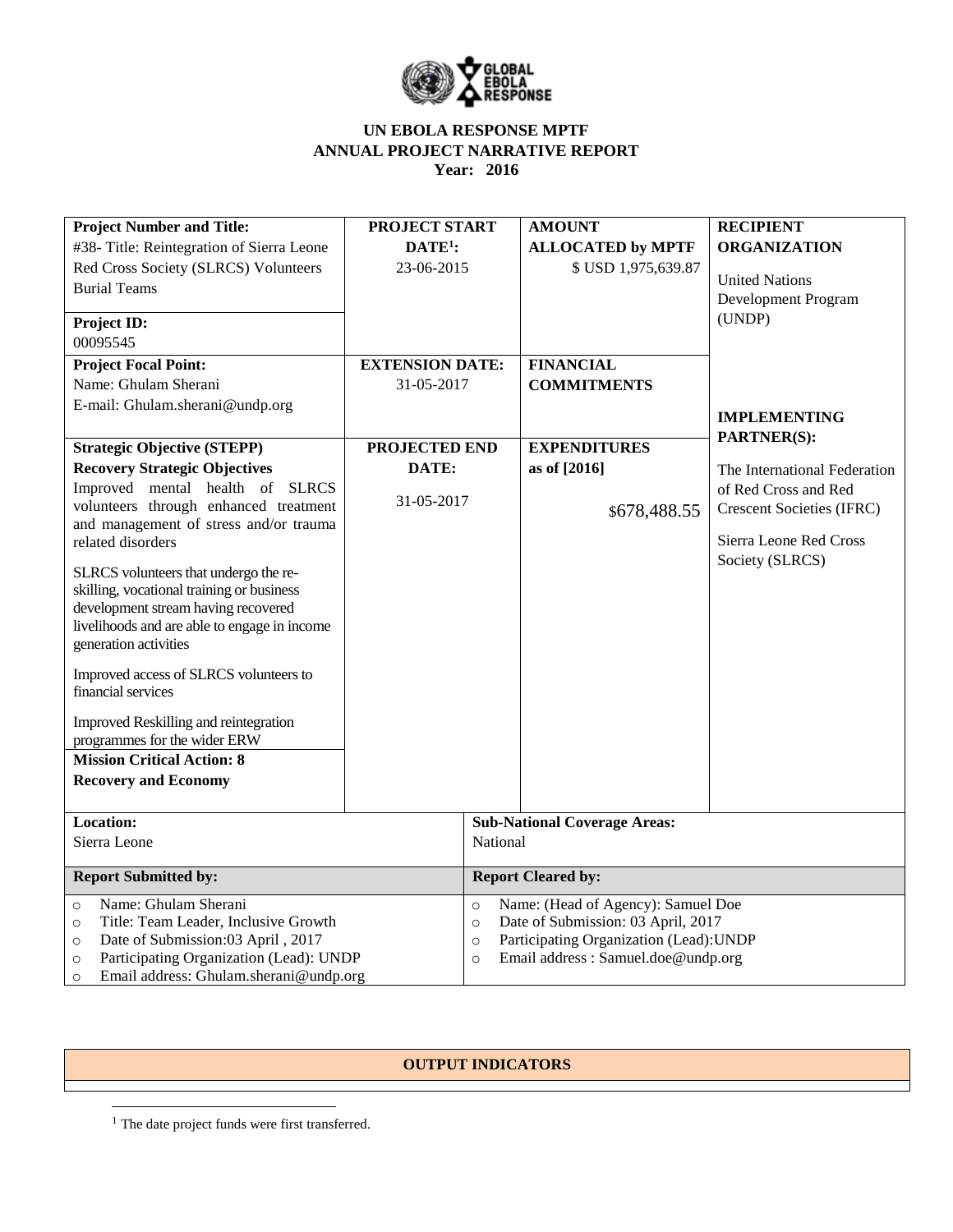

| <b>Indicator</b>                                                                                            | Geographic<br>Area    | Projected<br><b>Target</b><br>(as per results<br>matrix) | <b>Quantitative</b><br>results for the<br>reporting period | <b>Cumulative</b><br>results since<br>project<br>commencement<br>(quantitative)       | <b>Delivery Rate</b><br>(cumulative % of<br>projected total)<br>as of date |
|-------------------------------------------------------------------------------------------------------------|-----------------------|----------------------------------------------------------|------------------------------------------------------------|---------------------------------------------------------------------------------------|----------------------------------------------------------------------------|
|                                                                                                             |                       |                                                          |                                                            | Description of the quantifiable indicator as set out in the approved project proposal |                                                                            |
| # of SLRCS volunteers<br>completing<br>psychosocial<br>assessment                                           | All 14<br>districts   | 800                                                      | 800                                                        | 800                                                                                   | 100%                                                                       |
| # Red Cross Staff<br>trained in Community<br><b>Based Psychosocial</b><br>Support (CBPSS)                   | All 14<br>districts   | 28                                                       | 28                                                         | 28                                                                                    | 100%                                                                       |
| # of SLRCS volunteers<br>trained in Psychological<br>First Aid                                              | All 14<br>districts   | 60                                                       | 60                                                         | 60                                                                                    | 100%                                                                       |
| # of SLRCS branches<br>with a referral system<br>to specialized mental<br>health services                   | All 14<br>districts   | 14                                                       | 14                                                         | 14                                                                                    | 100%                                                                       |
| # of SLRCS volunteers<br>undertaking counselling<br>sessions                                                | All 14<br>districts   | 800                                                      | 800                                                        | 800                                                                                   | 100%                                                                       |
| # of SLRCS volunteers<br>referred to specialized<br>care and treatment and<br>receiving on-going<br>support | All 14<br>districts   | 200                                                      | $\mathbf{1}$                                               | $\mathbf{1}$                                                                          | $0.5\%$ <sup>2</sup>                                                       |
| 2) Assessment<br># of SLRCS volunteers<br>completing<br>skills/educational/intere<br>st assessment          | All 14<br>districts   | 800                                                      | 800                                                        | 800                                                                                   | 100%                                                                       |
| (3) Livelihood<br># of SLRCS volunteers<br>receiving career skill<br>development training                   | All 14<br>districts   | 62                                                       | $\overline{55}$                                            | 55                                                                                    | 89% <sup>3</sup>                                                           |
| Proportion of SLRCS<br>volunteers streamed                                                                  | All $14$<br>districts | 75%                                                      | 89%<br>(55/62)                                             | 89%                                                                                   | 89% <sup>4</sup>                                                           |

<sup>&</sup>lt;sup>2</sup> The initial target was set for 200 volunteers, however, after conducting the psychosocial assessment only one volunteer was referred for specialized treatment. Sessions with the volunteers are still on-going and anyone requiring specialized care and support, as will be established through the session would be taken through the referral system.

 $\overline{\phantom{a}}$ 

<sup>&</sup>lt;sup>3</sup> 55 SLRCS SDB/IPC volunteers underwent career advisory placement training conducted at CAPs centers at Fourabay College in Freetown and Eastern Polytechnic Kenema in the first quarter of 2017. At the time of the training seven volunteers did not participate owing to the fact that three volunteers were already in employment and four did not attend because they had gone to their rural homes in remote villages and could not be reached.

<sup>4</sup> Ibid.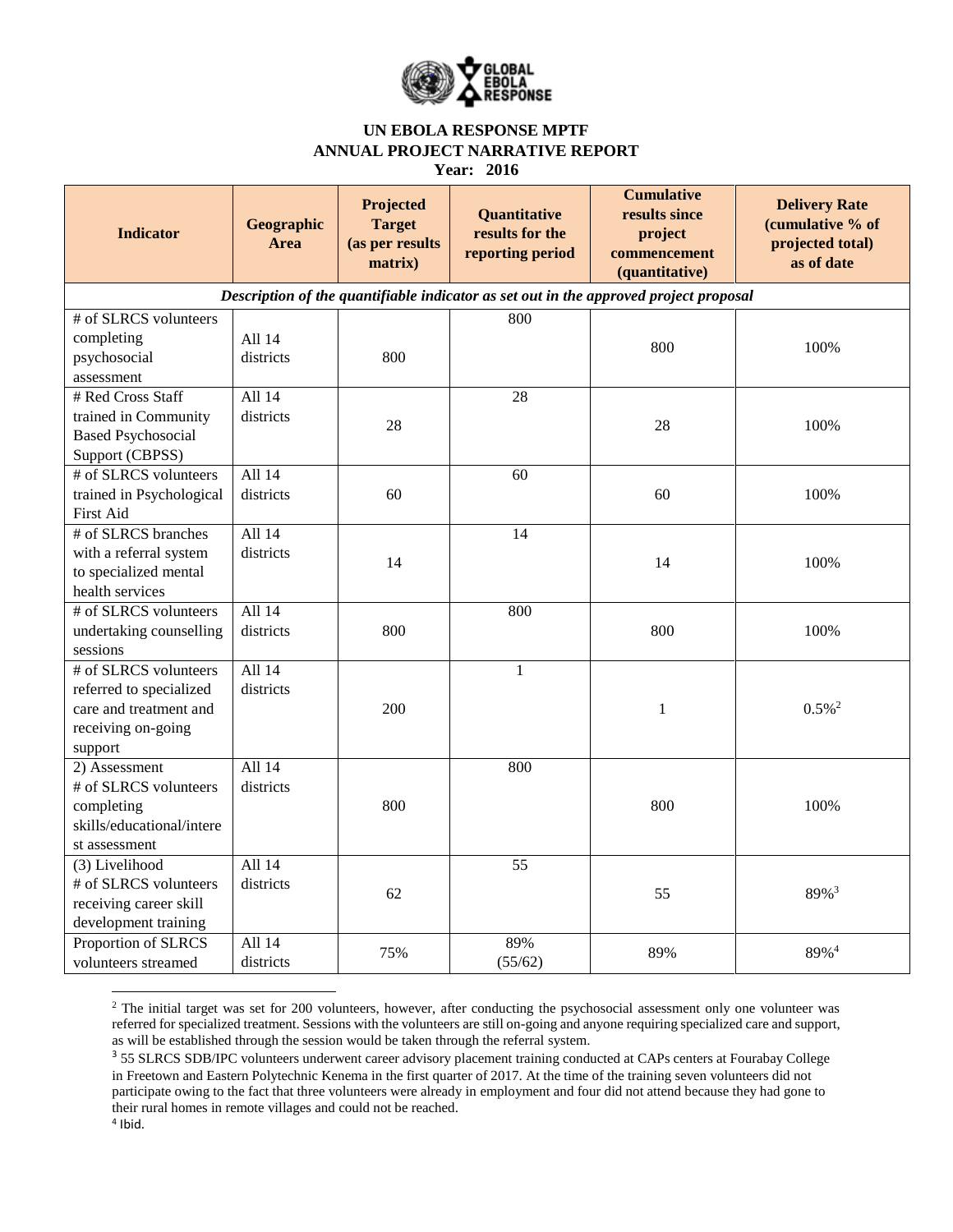

| through the career skill<br>development training |                 |     |           |     |                  |
|--------------------------------------------------|-----------------|-----|-----------|-----|------------------|
| that successfully                                |                 |     |           |     |                  |
| complete the training                            |                 |     |           |     |                  |
| # of SLRCS volunteers                            | All 14          |     | 225       |     |                  |
| receiving vocational                             | districts       | 225 |           | 223 | 99%5             |
| training                                         |                 |     |           |     |                  |
| Proportion of SLRCS                              | All 14          |     | 57%       |     |                  |
| volunteers streamed                              | districts       |     | (128/223) |     |                  |
| through the vocational                           |                 | 75% |           | 57% | 57%6             |
| training that                                    |                 |     |           |     |                  |
| successfully complete                            |                 |     |           |     |                  |
| the training                                     |                 |     |           |     |                  |
| # of SLRCS volunteers                            | All 14          |     | 405       |     |                  |
| receiving business                               | districts       | 405 |           | 405 | 100%             |
| development training                             |                 |     |           |     |                  |
| Proportion of SLRCS                              | All 14          |     | 95%       |     |                  |
| volunteers streamed                              | districts       |     | (385/405) |     |                  |
| through the business                             |                 | 75% |           | 95% | 95% <sup>7</sup> |
| development training                             |                 |     |           |     |                  |
| that successfully                                |                 |     |           |     |                  |
| complete the training                            |                 |     |           |     |                  |
| Market assessment and                            | All 14          |     | 800       |     |                  |
| analysis emergent                                | districts       | 800 |           | 800 | 100%             |
| industries/livelihood                            |                 |     |           |     |                  |
| areas                                            |                 |     |           |     |                  |
| # of SLRCS volunteers                            | All 14          |     | 108       |     |                  |
| returning back to                                | districts       | 108 |           | 108 | 100%             |
| tertiary studies                                 |                 |     |           |     |                  |
| $(4)$ Financial inclusion                        | All 14 district |     | 800       |     |                  |
| # of SLRC volunteers                             |                 |     |           |     |                  |
| receiving planning and                           |                 | 800 |           | 800 | 100%             |
| advisory services                                |                 |     |           |     |                  |
| # of SLRC volunteers                             | All 14          |     | 800       |     |                  |
| receiving financial                              | districts       | 800 |           | 800 | 100%             |
|                                                  |                 |     |           |     |                  |
| management advice                                |                 |     |           |     |                  |

<sup>5</sup> There two volunteers worked in Bombali district during the EVD response, however, the volunteers could not be reached during the start of the project. Recently, one volunteer showed up, and informed the team that he went to Liberia immediately after Ebola ended. IFRC have requested an acceptance letter from an institution of his choice

 $\overline{\phantom{a}}$ 

<sup>&</sup>lt;sup>6</sup> 75% of those streamed through vocational training are anticipated to successfully complete one year to six months training program depending on the course they selected. Currently, 57% of the volunteers that undertook vocational training have successfully completed the training. The bulk of the remaining volunteers are completing their training in April, May and July 2017.

<sup>&</sup>lt;sup>7</sup> 95% of the volunteers who opted for BDS stream successfully completed the training; however, the remaining 5% that never completed the training were noncommittal, citing reasons such as unavailability of transport refund, training allowance, meals during the training among others.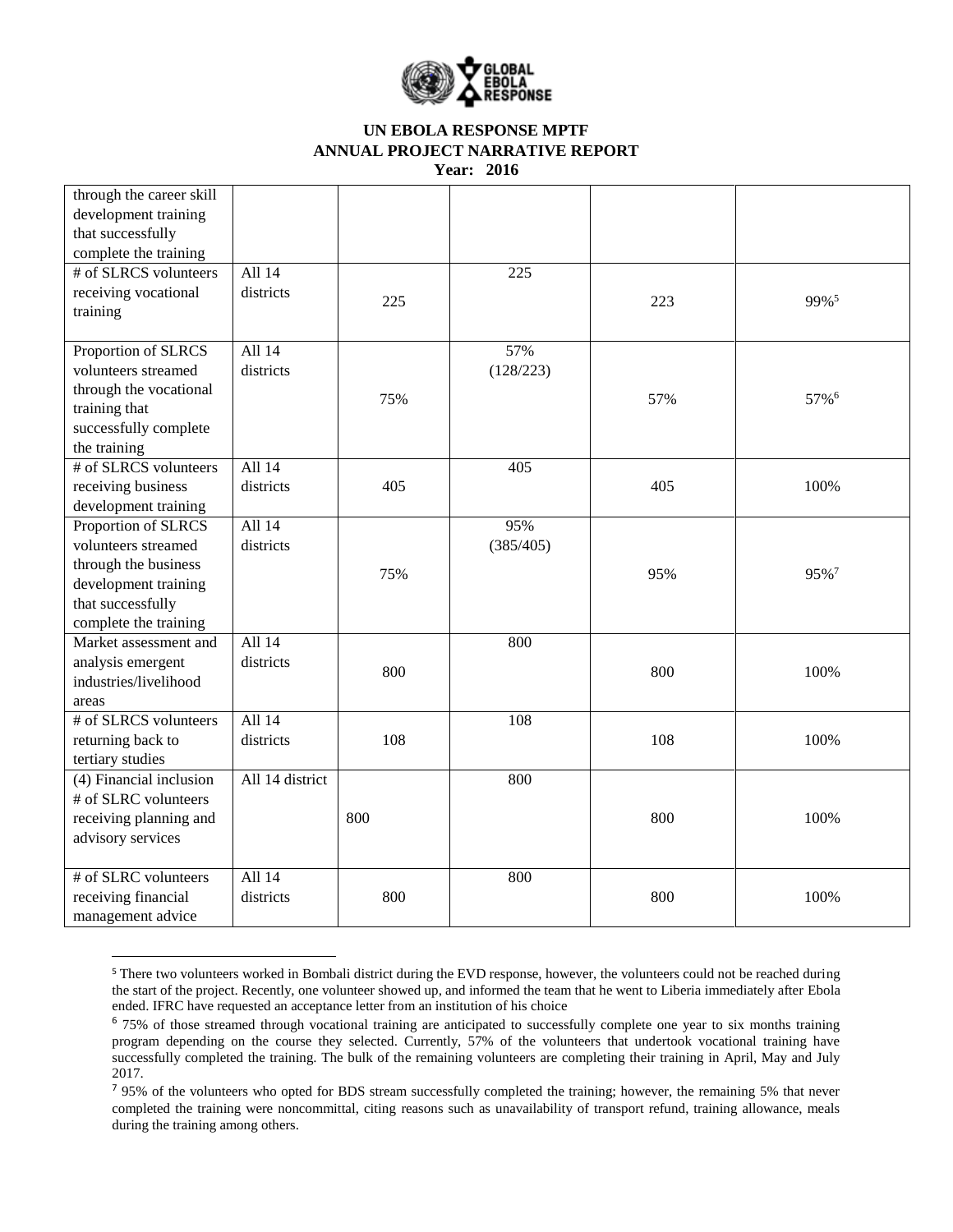

| linked to UNDP's small   |            |     |                                                                  |     |                      |
|--------------------------|------------|-----|------------------------------------------------------------------|-----|----------------------|
| and medium enterprise    |            |     |                                                                  |     |                      |
| development and          |            |     |                                                                  |     |                      |
| recovery programmes      |            |     |                                                                  |     |                      |
| # of SLRCS volunteers    | All 14     |     | 800                                                              |     |                      |
| receiving training on    | districts  |     |                                                                  |     |                      |
| financial inclusion and  |            |     |                                                                  |     |                      |
| access to financial      |            | 800 |                                                                  | 800 | 100%                 |
| services such as         |            |     |                                                                  |     |                      |
| savings, credits,        |            |     |                                                                  |     |                      |
| insurance etc.           |            |     |                                                                  |     |                      |
|                          |            |     |                                                                  |     |                      |
|                          |            |     | <b>EFFECT INDICATORS</b> (if available for the reporting period) |     |                      |
| Proportion of SLRCS      | Nationwide |     | $\mathbf{1}$                                                     |     |                      |
| volunteers with signs of |            |     |                                                                  |     |                      |
| stress and/or trauma     |            |     |                                                                  |     |                      |
| related symptoms         |            | 50% |                                                                  | 1   | 100%8                |
| reporting an ablation of |            |     |                                                                  |     |                      |
| said symptoms after      |            |     |                                                                  |     |                      |
| treatment                |            |     |                                                                  |     |                      |
| Proportion of SLRCS      | Nationwide |     | 1                                                                |     |                      |
| volunteers that require  |            |     |                                                                  |     |                      |
| ongoing care for trauma  |            | 50% |                                                                  | 1   | $100\%$ <sup>9</sup> |
| and or stress associated |            |     |                                                                  |     |                      |
| symptoms still           |            |     |                                                                  |     |                      |
| receiving treatment      |            |     |                                                                  |     |                      |
| Proportion of SLRCS      | Nationwide |     | $\mathbf{1}$                                                     |     |                      |
| volunteers that were     |            |     |                                                                  |     |                      |
| referred to specialized  |            |     |                                                                  |     |                      |
| mental health care that  |            | 50% |                                                                  | 1   | 100%                 |
| complete the treatment   |            |     |                                                                  |     |                      |
| and management of        |            |     |                                                                  |     |                      |
| their condition          |            |     |                                                                  |     |                      |
| Proportion of SLRCS      | Nationwide |     | 5%                                                               |     |                      |
| volunteers in the career |            |     | (3/62)                                                           |     |                      |
| skill development        |            | 50% |                                                                  | 5%  | 5%10                 |
| stream successfully      |            |     |                                                                  |     |                      |
| joining the workforce    |            |     |                                                                  |     |                      |

<sup>&</sup>lt;sup>8</sup> It was estimated that 50% of the volunteers with signs of stress and/or trauma related symptoms would report ablation of said symptoms after treatment. One volunteers after psychosocial assessment shown signs of stress or trauma related symptoms and has received treatment and recovered.

 $\overline{a}$ 

<sup>&</sup>lt;sup>9</sup> The volunteer who was under treatment recovered fully, and currently there is no volunteer undergoing such treatment.

 $105\%$  (3/62) of the volunteers that opted for CAPS stream were already in employment at the time CAPS training was being conducted. 89% of the volunteers that opted for CAPS successfully completed the training and plans are underway to provide internship for them by linking them with some employment organizations. It is envisaged that the internship will provide an opportunity for the volunteers to gain work experience and also provide them the chance to showcase their skills, competencies and abilities hence improve their likelihood of being absorbed in the labour market.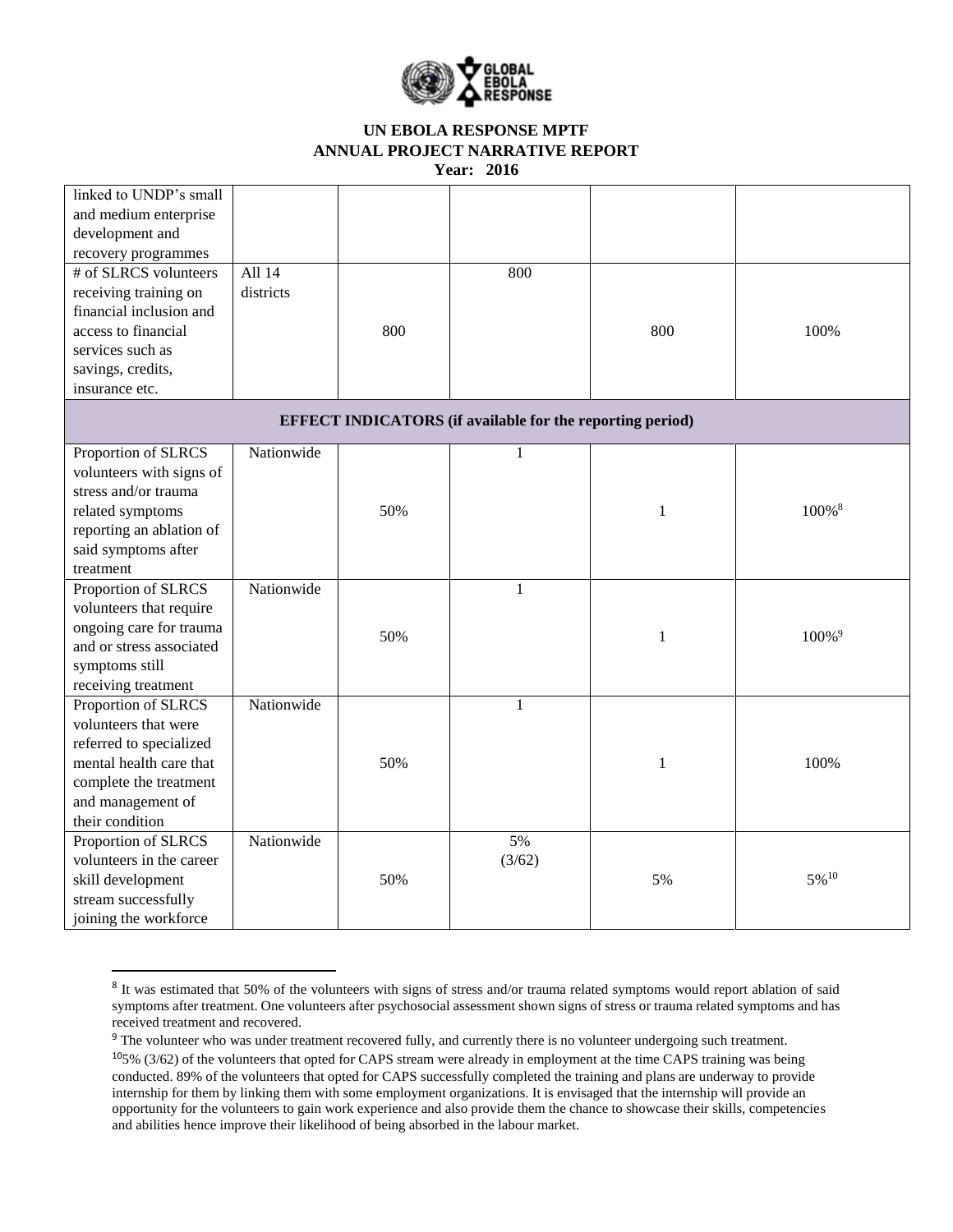

| Proportion of SLRCS     | Nationwide |               | 57%      |      |                     |
|-------------------------|------------|---------------|----------|------|---------------------|
| volunteers in the       |            |               |          |      |                     |
| vocational development  |            | 50%           |          | 57%  | 57%11               |
| stream gaining a        |            |               |          |      |                     |
| vocational skill        |            |               |          |      |                     |
| Proportion of SLRCS     | Nationwide |               | 0%       |      |                     |
| volunteers in the       |            |               |          |      |                     |
| business development    |            | 50%           |          | 0%   | $0\%$ <sup>12</sup> |
| stream having           |            |               |          |      |                     |
| established small or    |            |               |          |      |                     |
| medium enterprises      |            |               |          |      |                     |
| Proportion of SLRCS     | Nationwide |               | 12%      |      |                     |
| volunteers that resume  |            |               | (13/108) |      |                     |
| their studies           |            | 50%           |          | 12%  | 12%13               |
| successfully complete   |            |               |          |      |                     |
| their education         |            |               |          |      |                     |
| Proportion of SLRCS     | Nationwide |               | 100%     |      |                     |
| volunteers able to      |            | 50%           |          | 100% | 100%14              |
| access financial        |            |               |          |      |                     |
| services and savings    |            |               |          |      |                     |
| Proportion of SLRCS     | Nationwide |               | 0%       |      |                     |
| volunteers able to      |            | 20%           |          | 0%   | $0\%$ <sup>15</sup> |
| access loan/micro-      |            |               |          |      |                     |
| credit facilities       |            |               |          |      |                     |
| Proportion of the wider | Nationwide |               | 0%       |      |                     |
| (Ebola Response         |            | 50% of entire |          |      |                     |
| workers)ERW that are    |            | <b>ERW</b>    |          | 0%   | $0\%$ <sup>16</sup> |
| able to access future   |            |               |          |      |                     |
| reintegration and       |            | workforce     |          |      |                     |
| reskilling programs     |            |               |          |      |                     |

 $\overline{a}$ 

 $11$  57% of the volunteers that opted for vocational training have successfully completed the training and the bulk of the remaining volunteers are completing their skills training in April, May, & July 2017.

 $1295\%$  of the volunteers that opted for BDS stream successfully completed the training in 2016. The volunteers developed business plans that are going to be executed once start-up capital is provided which will be released, end of April, 2017. The start-up capital will initiate the process of setting up or expanding the small and medium enterprises envisioned in the business plans.

<sup>&</sup>lt;sup>13</sup> 12% of the volunteers that resumed their studies after the outbreak have completed their studies based on the level of education they were prior to the outbreak. From the reaming students, there some who will complete their studies in 2017, some in 2018 and the last batch that got registered in 2017 will complete their studies in 2019.

<sup>14</sup> Financial inclusion training for 800 SDB/IPC volunteers was completed with support from Ecobank. All the volunteers have access to banking services with the bulk majority already having bank accounts with various banks across Sierra Leone. It is envisaged that the training will improve the volunteer's ability to manage their finances, and thus enhance their capability to access an array of other financial services.

 $15$  Ibid.

<sup>&</sup>lt;sup>16</sup> The project is a pilot and thus the lessons learnt from implementation of reintegration and reskilling of the SLRCS burial and IPC teams will be invaluable in development of policy and reintegration of wider ERWs. This will be done once the project is completed.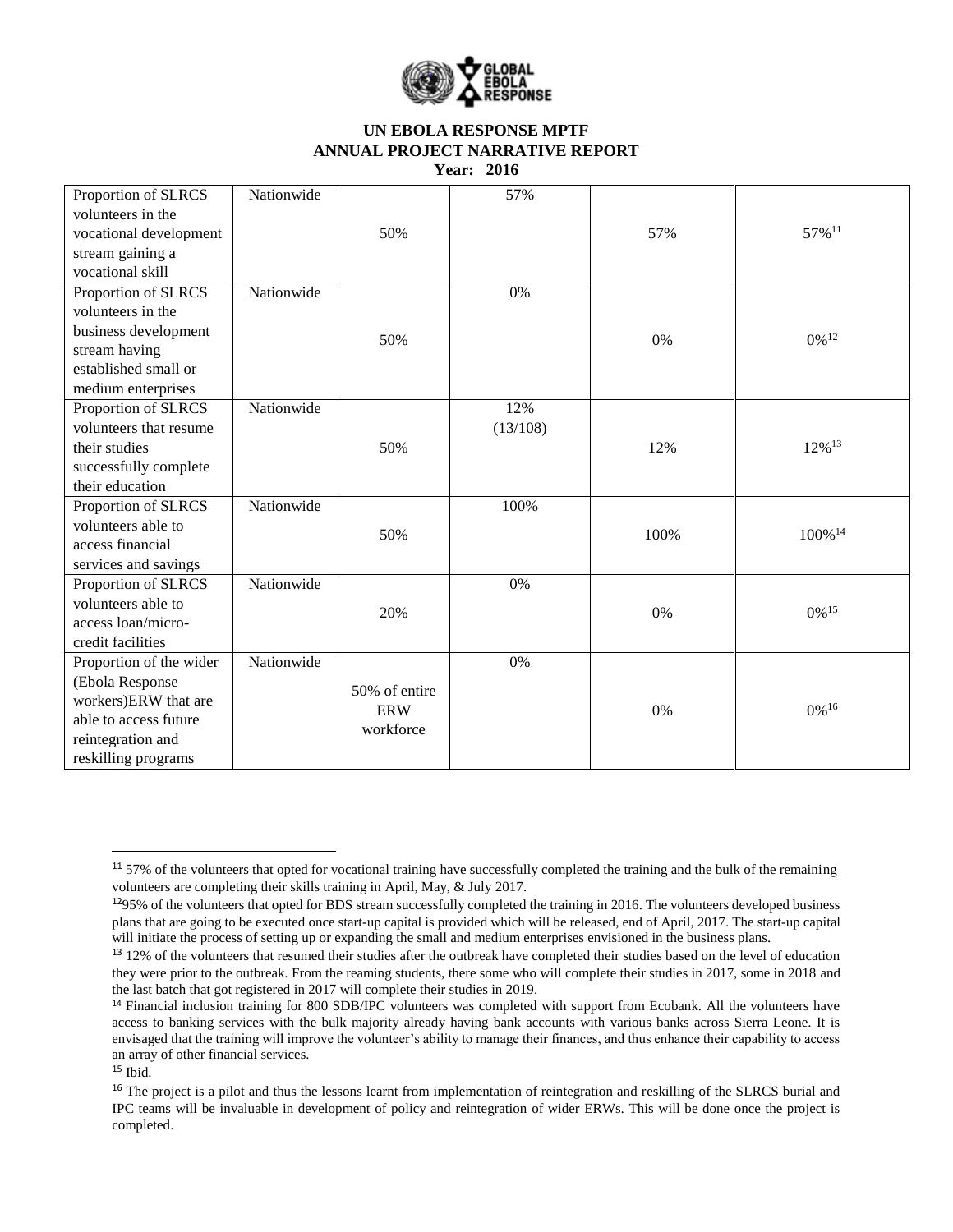

#### **ACRONYMS**

| <b>SLRCS</b> | Sierra Leone Red Cross Society                                   |
|--------------|------------------------------------------------------------------|
| <b>IFRC</b>  | International Federation of Red Cross and Red Crescent Societies |
| ERW          | Ebola Response Work Force                                        |
| <b>EVD</b>   | Ebola Virus Disease                                              |
| <b>IPC</b>   | <b>Infectious Prevention Control</b>                             |
| <b>SDB</b>   | Safe and Dignified Burial                                        |
| <b>PSS</b>   | Psyco-Social Support                                             |
| PFA          | Psychological First Aid                                          |
| <b>CBPSS</b> | Community Based Psyco-Social Support                             |
| TVET         | <b>Technical and Vocational Education Training</b>               |
| <b>CAPS</b>  | Career Advisory Placement Services                               |
| <b>BDS</b>   | <b>Business Development Services</b>                             |

#### **EXECUTIVE SUMMARY**

This reskilling and reintegration project addresses the key priority of the Government of Sierra Leones post-Ebola response and recovery plan: to stimulate the economy by supporting livelihoods and the recovery of economic activities. The interventions are designed to simultaneously address priority areas as outlined in the Sierra Leone Ebola Recovery Strategy paper (the President Recovery Priorities). In addition, this project recognizes the efforts and contributions of the burial teams in the EVD response to ensure that they are supported for reintegration and provided alternative livelihood opportunities.

The primary outcome of the intervention correlating to the UNDP Country Programme Document (CPD) is that whereby low income and food insecure households have improved access to sustainable income generating opportunities , of which entails the following three outputs :

- 1) Improved mental health of Sierra Leone Red Cross Society (SLRCS) volunteers through enhanced treatment and management of stress and/or trauma related illness;
- 2) SLRCS volunteers that undergo the reskilling , vocational training or business development stream having recovered livelihoods and are able to engage in income generating activities; and
- 3) Development of policies, guidelines and reintegration programs for other Government and NGO burial teams and the wider Ebola Response Workforce (ERW).

The above outputs are aligned to the overarching objective to generate economic opportunities for inclusive and sustainable livelihoods especially for female headed households and youth at national and local levels. This project aims to reintegrate and support livelihood opportunities and employment creation schemes for the 800 SLRCS Ebola Response Workforce (ERW) volunteers via the provision of livelihood support and mentorship in the following areas; vocational training, higher education, business development, career advisory and financial literacy training. The project also offers the beneficiaries psycho-social support and where necessary, referral to specialised services for counselling therapy and /or treatment.

During the reporting period all 800 beneficiaries of the initial project target were placed in their various reskilling/upskilling option of choice with the identification of economies of scale allowing for the expansion of the project target to an additional 500 SLRCS volunteers who operated as ERW workforce during the EVD crisis. The additional volunteers will be allowed to access to all livelihood options and financial literacy with enrolment of courses scheduled for early January 2017.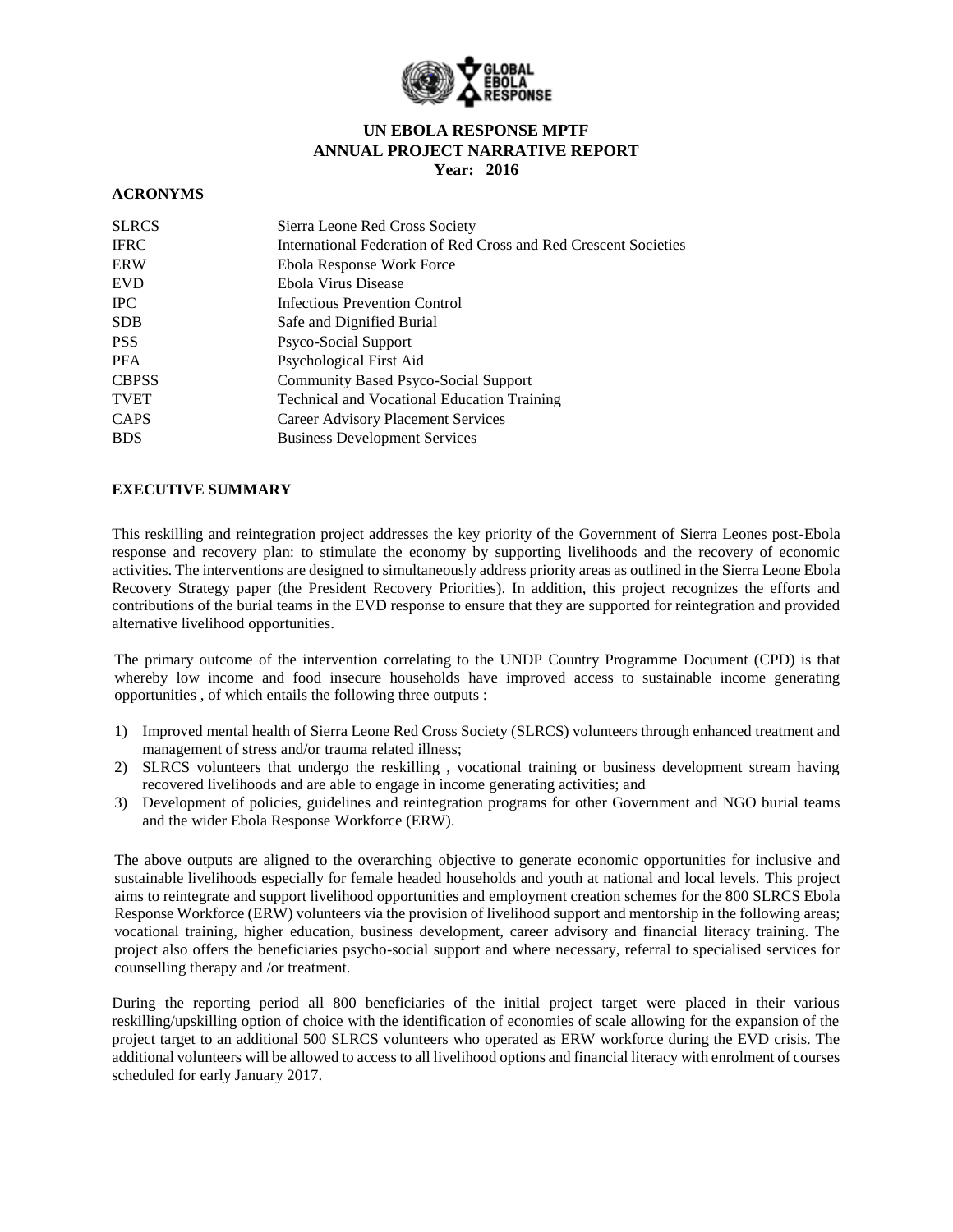

**Current Situation and Trend** (*please provide a brief introduction to the project and the related outcomes in relation to implementation of the project (1-2 paragraphs)*)

As part of the Ebola Virus Disease (EVD) response, the International Federation of Red Cross and Red Crescent Societies (IFRC) was given the lead coordination role for Safe and Dignified Burials (SDB) of Ebola Victims at the UNMEER Conference in Accra, convened in October 2014. Within Sierra Leone, the Sierra Leone Red Cross Society (SLRCS) mobilized, trained and deployed 54 burial teams across the country that were responsible for conducting approximately 50% of the Ebola Virus Disease (EVD) related burials in Sierra Leone. Subsequent disbandment of the Safe and Dignified Burial (SDB) teams post EVD facilitated the development of a reintegration and reskilling program by UNDP in partnership with the IFRC in 2015/2016, targeting the 800 SDB burial team members under the auspice of the SLRCS.

Currently, the intervention has achieved impressive results in terms of target delivery with all 800 SLRCS volunteers entered into either Technical and or Vocational Education (TVET) courses, further education options, business development support, and or career advisory or placement services. In tandem with the psyco social support provided by trained SLRCS staff, both individual and group therapy sessions, the project has considerably alleviated socio-economic challenges faced by the volunteers and increased income generating opportunities for this low- income cohort. The fiscal savings captured in the project have facilitated the expansion of the initial target number from 800 to now 1300 SLRCS beneficiaries with these additional 500 beneficiaries who volunteered during the EVD crisis partaking in the livelihood support section of the project. In addition, 'support kits' will be provided to all 1300 SLRCS volunteers to further bolster the training component of their packages.

### **Narrative section** *(About 1,000 words)***:**

#### **Key Achievements:**

Outcome: Low income and food insecure households have improved access to sustainable income generating opportunities.

Output 1: Improved mental health of SLRCS volunteers through enhanced treatment and management and/or trauma related disorders.

### **Target Deliverables:**

*1.1 Improved capacity of SLRCS to provide Psyco-Social Support (PSS) to their volunteers, sensitization and involvement of communities in the reintegration of burial team members* 

The Sierra Leone Red Cross Society (SLRCS) via support from the International Federation of the Red Cross and Red Crescent Societies (IFRC) underwent several training sessions to improve the capacity of the SLRCS to provide PSS to their volunteers and to sensitize and involve the relevant communities in the reintegration of the burial team members. During the reporting period the SLRCS organised training of its core branch staff in Psychosocial First Aid (PFA), Coping skills and Stress Management and Community Based Psychosocial Support (CBPSS) which equated to the upskilling of 60 district SLRCS staff and volunteers in PFA approach and application and the schooling of 14 branch health officers and 14 PSS branch coaches in both CBPSS and Stress management. Such trainings are expected to improve the capacity of the core branch staff to identify and manage mental health issues affecting their volunteer workforce via early detection and preventative measures thus contributing towards a healthy work and community environment.

#### *1.2 Improved mental health of SLRCS volunteers through improved treatment and management of stress and/or trauma related disorders*

Contributing towards the improved treatment and management of stress and /or trauma related disorders amongst the 800 SLRCS volunteers , the SLRCS successfully established 105 counselling groups to undertake individual (2783; 2 sessions per month per beneficiary) and group counselling sessions (420) across the 14 SLRC district branches within Sierra Leone. The sessions was facilitated by the trained PPS volunteers, branch health officers and PSS branch coaches. The most common reported feelings expressed by the 800 SLRCS volunteers were isolated, loss of hope, stigmatization, sleepless nights. To support the mental health system provided by the SLRCS, trainings of 26 mental health nurses and 14 PSS focal persons across the 14 districts have successfully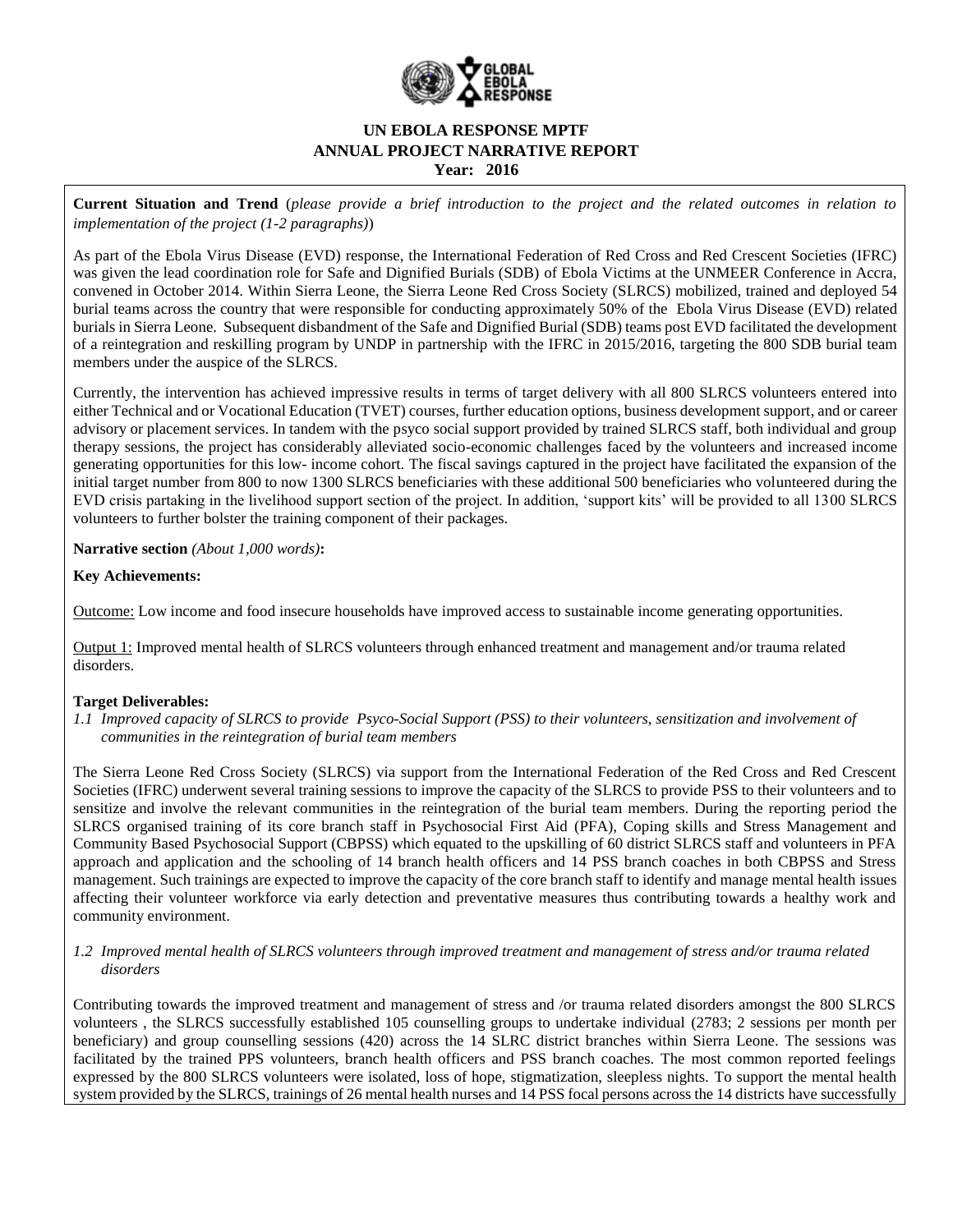

been arranged and rolled out aiding the PSS focal persons and nurses in the identification of cases requiring referral within the existing health care system . These trainings entailed district officials from the Ministry of Health.

Output 2: SLRCS volunteers that undergo the re-skilling, vocational training or business development stream having recovered and are able to engage in income generating activities.

#### **Target Deliverables:**

*2.1 Improved understanding of skill sets, interests and livelihood plans of SLRCS volunteers*

To achieve increased retention and participation in the intervention, a nationwide sensitisation campaign was conducted by SLRCS and IFRC that provided detailed information on the project and implementation strategy to each of the 13 SLRCS district branch units ( not including headquarters branch in Freetown). In total, 13 district branch managers, 14 Safe and Dignified Burial (SDB) district officers, and 8 Psychosocial Support (PSS) focal officers attended a one-day workshop and were sensitised by the IFRC and SLRCS team to further cascade and disseminate the information to the rest of the SLRCS. These SLRCS staff/volunteers further cascaded the information to the 800 SLRCS volunteers to educate and mobilise participants on pending project activities and reskilling/livelihood training options, whilst also debriefing each individual on the PSS support available. From this activity the SLRCS identified vulnerable individuals in need of PSS whilst compiling the total figures of volunteers appointed per reskilling/training option. From this exercise SLRCS volunteers were registered for the following reskilling/livelihood training streams; 405 business development training (BDS), 62 Career Development (CAPS), 225 Vocational Skills Development, 108 Continuing Education. Testament to the quality and thoroughness of the assessment was the high rates of successful completion of all training streams of the 800 volunteers.

### *2.2 SLRCS volunteers having recovered livelihoods and are able to engage in income generating activities*

To contribute towards a greater number of Sierra Leoneans engaging in income generating activities, SLRCS supported a total of 225 volunteers in Vocational Skills and 405 volunteers in Business Development skills (8 week program) during the reporting period. The top three course choices of the vocational stream include the following; IT (102), Logistics (43), Auto mechanics (20). Vocational trainings are ongoing and expected for completion on or before April, 2017. SLRCS has planned to further support the vocational stream via the provision of 'start-up' kits for participants, planned for the second quarter of 2017. The Business development stream will also avail of additional support via the provision of 'start-up' capital for those individuals who successfully submit business development plans to the various service providers. Career Advisory Placement Services (CAPS) reported a total of 55 SLRCS volunteers undertaking career advisory training which entailed cv drafting and interview skills amongst others. IFRC is currently planning for these individuals to participate in a two month (2) paid internship within various employment sectors of the country.

### *2.3 SLRCS volunteers that were engaged in tertiary education prior to the EVD crisis are able to resume their studies*

A total of 108 (91 Males/17 Females) volunteers opted to resume their studies with the support of the SLRCS during the reporting period. A one year tuition fee for all the volunteers was provided for this stream. Breakdown of the various education options included the following; Advanced academic college (68 volunteers), University (25 volunteers), TVET (9 volunteers) and Secondary Schooling (6 volunteers). Similarly to the vocational stream and Business Development stream, SLRCS will provide these volunteers with 'startup 'kits which aim to further support the volunteers in their livelihood endevors.

#### *2.4 Improved inclusion of the SLRCS volunteers in the financial sector.*

Financial inclusion training for 800 SDB/IPC volunteers across all the 14 districts branches was completed with support from Eco bank. Currently, all the volunteers have access to banking services with all the volunteers having bank accounts with various banks across Sierra Leone. The training imparted skills, knowledge and information required by the volunteers to make prudent financial decisions regarding savings and lending schemes. It is envisaged that the volunteers will apply the skills acquired in improving their access an array of financial services and thus encourage long term engagement with banking and microcredit institutions. A second round of financial inclusion trainings has been arranged for the additional 500 volunteers in April 2017.

Output 3: Development of policies, guidelines and reintegration programs for other Government and NGO burial teams and the wider Ebola response workforce (ERW).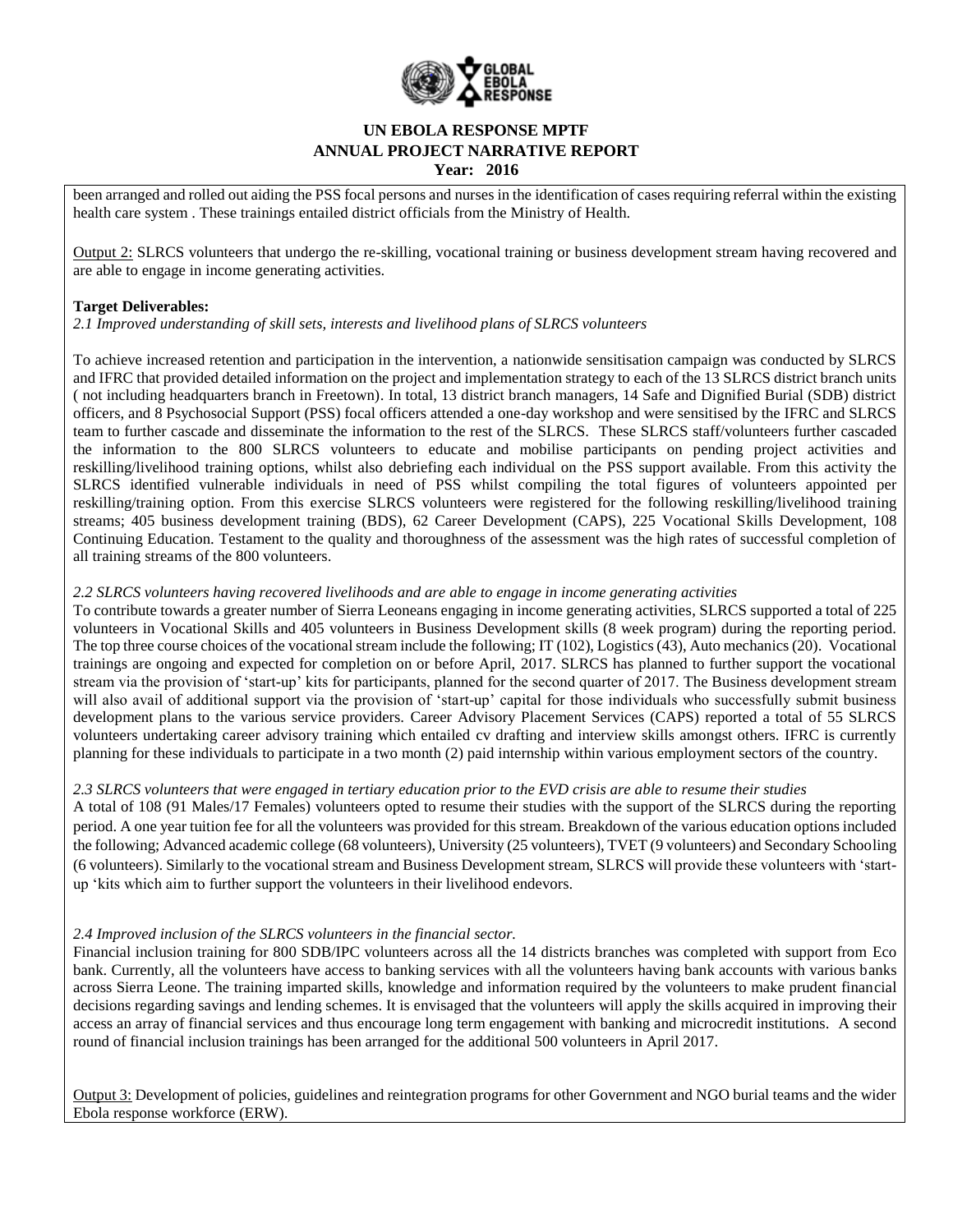

## **Target Deliverables:**

*3.1 Completion and dissemination of the project evaluation; 3.2 Knowledge materials developed and are available and disseminated to all stakeholders; 3.3 Synthesis of lessons learnt in the formulation of policies, guidelines and reintegration programs for other cadres of ERW* 

Collection of relevant data continuous throughout 2016. Analysis and relevant synthesis expected in the second quarter of 2017. UNDP will pursue an assessment of the other cadres of ERW's during this period of time to ascertain the level of acquired need (if any) that may be required in the future. The assessment will then lead towards the creation of Policy.

**Delays or Deviations** *– (Please indicate, if applicable, any reason that may have contributed to any delays or deviation, and describe the measures adopted to move forward to achieve the expected results )*

- 1. Following the resurgence of EVD in January, 2016, the designated project beneficiaries were remobilised for the EVD response, thus causing the suspension of project implementation until the final end of EVD and subsequent demobilisation of the burial team work force.
- 2. Because activities were delayed during this period, a no cost extension was granted by MPTF until December  $31<sup>st</sup> 2016$ .
- *3.* In September, 2016, the project was visited by an MPTF Joint Monitoring Mission. Following this mission, UNDP and IFRC/SLRC reviewed project progress and future plans in detail. It was noted that through economies of scale, the project was able to make considerable savings that would enable the expansion of the project to those SLRC Volunteers who had participated in the EVD response but were not included in the first phase of project activities. Hence it was agreed that the project timeframe is extended for five months, from 1<sup>st</sup> January, 2017 to 31<sup>st</sup> May, 2017. During this extended period the additional 500 project beneficiaries will benefit from re-skilling and financial inclusion support.

**Best Practice and Summary Evaluation** *– (Please indicate what are the best practice guidelines adopted and the impact on the implementation process*

**Lessons learned** *– (Please, share a couple of lessons learned that can be beneficial for future projects)* 

- 1. **Financial Inclusion:** The exposure of project beneficiaries to financial inclusion training was deemed highly important and a valued package by the target group. Aimed at increasing public awareness of available financial services such as savings and deposit services, payment and transfer services and credit and insurance offers, the training conducted by ECOBANK were deemed beneficial in increasing responsible usage and confidence of livelihood support in terms of cash startups. The trainings was also noted as an important factor in the securing of loans by SLRCS volunteers. Importantly, the volunteers requested that such trainings be incorporated into payment schemes (e.g. Ebola Response Workers Payment Scheme) as an obligatory training to increase payees' ability to save and forecast for family emergencies etc. This would capitulate on the opportunity such schemes offers and increase formal banking amongst vulnerable groups.
- **2. Partner Suitability:** The compatibility of the project implementing partner with UNDP systems was seen as increasingly important in large scale, national coverage project. The IFRC project whilst developed jointly between UNDP and IFRC, implementation was initially slow and challenging. In terms of delivery the lack of compatibility between the UNDP financial system and the IFRC was noted as a substantive block for the effective release and usage of funds by both parties. Prior to agreement, analysis of such systems would be beneficial to aid effective and less challenging delivery of project targets.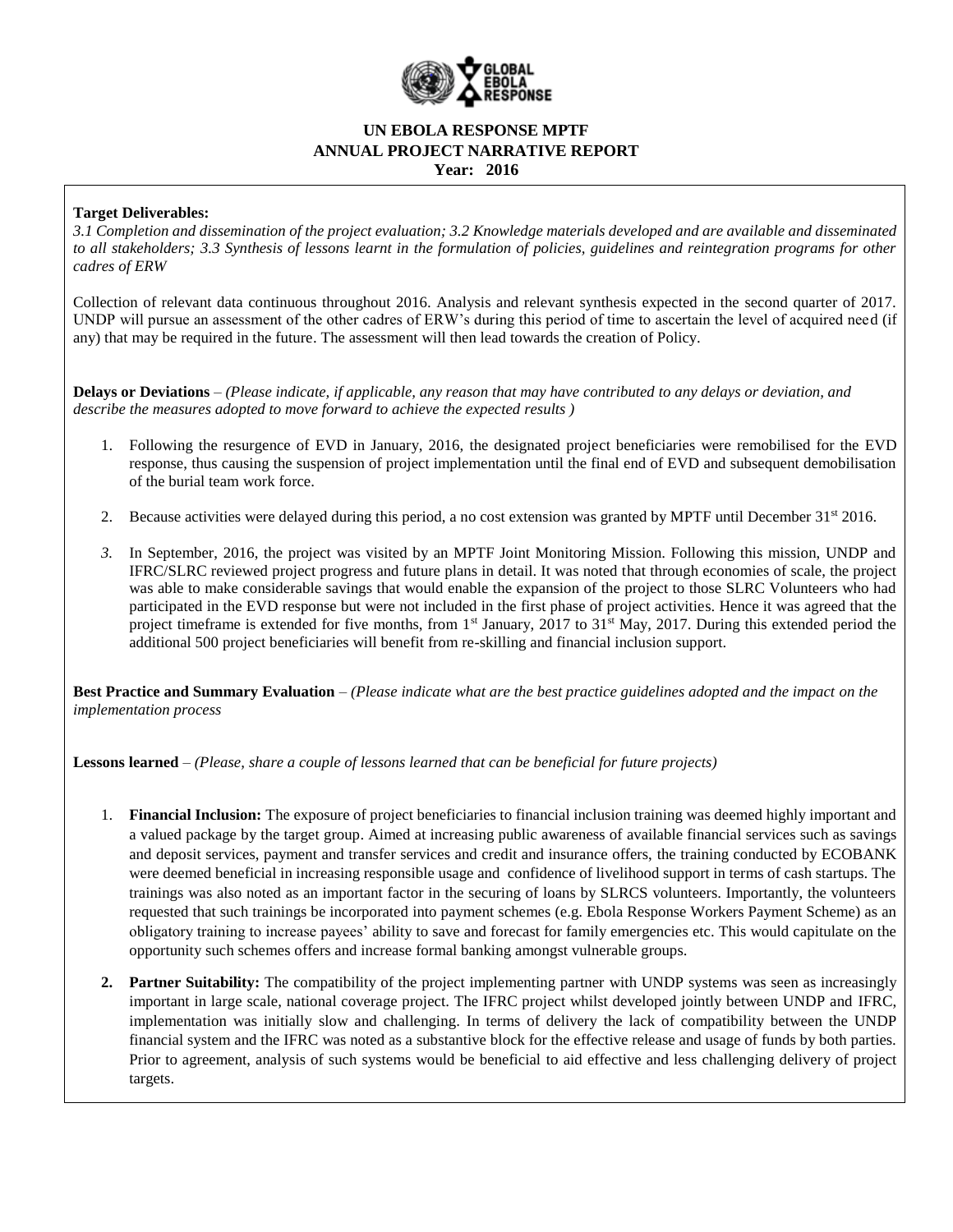

**Story from the Field** *– (Please, provide one story from the field that has contributed to the success of this project)* 

**Case Study :** Millicent N Gbangbaya, Female Safe and Dignified Burial Team Volunteer ; Vocational Training Stream (computer software)



MILLICENT N. GBANGBAY, 24 years is a former volunteer of the Safe and Dignified Burial (SDB) in Pujehun, Southern Sierra Leone. She is one of the eight hundred beneficiaries of the UNDP/Red Cross Re-skilling and integration project for Safe and Dignified Burial and Infection Prevention and control (IPC) volunteers who were the front-line fighters against the deadly Ebola virus that enveloped Sierra Leone and its immediate neighbors including Guinea and Liberia in 2014.

Millicent opted for one year computer soft and hardware package at the Growth Vocational Training Centre amidst numerous options available at the Centre. Reminiscing on her time as a SDB volunteer, she discussed the valuable role she played as a female volunteer in the burial process;

"*As a female volunteer, I played a very unique role during the Ebola crisis in the burial team. Whenever there was any community female death I was always the first to enter and placed corpse in a dignified position before my male colleagues can proceed with the collection procedures. I was a petty trader before I joined SDB of the Sierra Leone Red Cross Society*" She revealed "*Collecting dead*